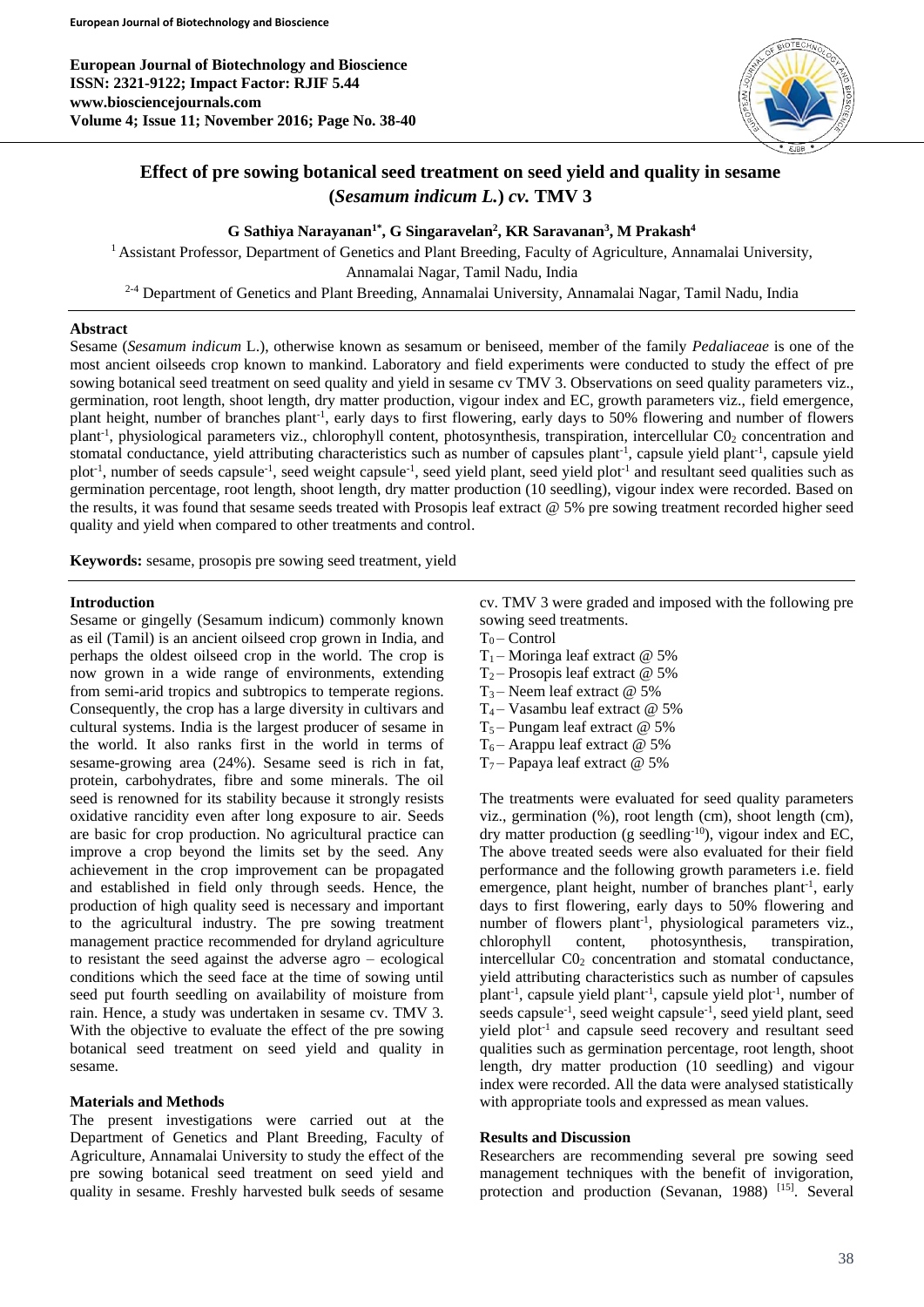researchers have improved the germination behavior of different crops under extremely varying conditions by seed fortification or seed hardening the seeds prior to planting. They concluded that such effects were due to activation caused by these treatments on that part of metabolism, which is related to germination and also to the diverse biochemical physiological mechanisms of stress tolerance; these last remaining inactive even under optimal environmental conditions (Heydecker and Coolbar, 1977) [5]. In present study, laboratory analysis the 5% *Prosopis* leaf extract hardened seeds recorded higher seed qualities viz., germination percentage, root length, shoot length, dry matter production and vigour index. The above mentioned treatment was recorded 21.1, 55.43, 38, 36, 90.35 percentage higher than control respectively with the abovementioned characters (Table. 1). Similar results were reported by Kamaraj and Padmavathi 2013 and Sathiya Narayanan *et al.*, 2015<sup>[14]</sup> in green gram. This could be due to the modification of physiological and biochemical nature of the seeds so as to get the characters that were favorable for drought resistance (Henckel, 1964)  $[4]$ . The percentage of germination is an excellent indicator for survival and growth potential of seed. The *Prosopis* leaf extract (5%) hardened seeds would become physiologically advanced by carrying out some of the initial steps of germination and the subsequent improvement in germinability of these 5% *Prosopis* leaf extract hardened seeds could be due to fact that such advanced step in the germination process which on further placement for germination, remember the stage of initial imbibition step and continue from that stage for further growth and development. The first step of germination is formation of  $GA<sub>3</sub>$  and hydrolytic enzyme that aid in translocation of food material in simpler form to the germinating radical (Copeland, 1985) [3]. The reason for the higher germination of *Prosopis* leaf extract seed caused by due to the presence of greater hydration of colloids, higher viscosity and elasticity of protoplasm, increase in bound water content, lower water deficit, more efficient root system (May *et al.*, 1962)<sup>[8]</sup> and increased metabolic activities of seed that hastened by the hardening treatment also observed improvement in root and shoot growth seedling due to the earliness of germination and seedling growth in hardened seed. The increase in dry weight was

claimed to be due to enhanced lipid utilization through glyoxalate cycle, a Primitive pathway leading to faster growth and development of seedling to reachautotrophic stage well in advance of others and enabling them to produce relatively more quantity of dry matter. Ultimately its leads to cause for the hike in vigour index by hardening treatment.

In the field experiment revealed that the 5%*Prosopis* leaf extract hardened seeds recorded higher values for the biometrical traits viz., field emergence, plant height, number of branches plant<sup>-1</sup>, number of flowers plant<sup>-1</sup>. Which were 20.27, 35.5, 50, and 34. 57 percentage higher than the control respectively with the above mentioned characters (Table. 2). The same trend in results were reported by Kamarajand Padmavathi 2013 and Sathiya Narayanan *et al.*, 2015<sup>[14]</sup> in green gram. The gas exchange parameter such as chlorophyll content, photosynthesis, transpiration, intercellular  $CO<sub>2</sub>$  concentration and stomatal conductance also higher in 5% prosopis leaf extract pre sowing seed treatment which was 25, 17, 10, 16.18, 14.5 percentages higher than control respectively with the above mentioned characters (Table. 3). This treatment was also recorded the yield attributes character such as number of capsules plant-1 , dry weight of capsule-1 , number of seed capsule-1 , seed weight capsule-1 and seed yield plant-1 were also 30, 30.1, 21, 46.3, 54 percentage higher than control respectively with the above mentioned characters (Table 4). The similar results were reported by Sathiya Narayanan *et al,* 2015 [14]. Rapid and uniform field emergence are the two essential pre-requisites to increase the yield. Uniformity and percentage of seedling emergence, yield attributing characters of direct seeded crop have major impact on final yieldand quality. (Niranjanamurthy *et al.*, 1991)<sup>[11]</sup> in different crops. The Prosopis harening supplies the bio active materials such as GA like substances to seed, which play an important role in enhancing the seed vigour and seed germination. It leads the rapid growth under drought condition (Saitoh et al, 1991)<sup>[13]</sup>.

Thus, the effect of pre sowing botanical seed treatment on seed yield and quality in sesame cv. TMV 3.revealed that 5%.*Prosopis* leaf extract hardened seeds recorded the higher seed yield and resultant seed quality when compared to other treatments and control.

**Table 1:** Effect of pre sowing botanical treatments on initial seed qualities in sesame cv.TMV3.

| <b>Treatment</b> | Germination (%) | Root length (cm) | Shoot length (cm) | Drymatter production 10 seedlings (mg) | <b>Vigour index</b> |
|------------------|-----------------|------------------|-------------------|----------------------------------------|---------------------|
| $T_0$            | 76(62.15)       | 9.2              | 6.1               | 36.2                                   | 1141                |
| $T_1$            | 81(63.75)       | 10.8             | 6.4               | 39.5                                   | 1393                |
| T <sub>2</sub>   | 92(72.10)       | 14.3             | 8.4               | 49.1                                   | 2172                |
| $T_3$            | 88(69.75)       | 12.7             | 7.9               | 48.2                                   | 1776                |
| T <sub>4</sub>   | 87(68.50)       | 12.1             | 7.1               | 47.3                                   | 1644                |
| T <sub>5</sub>   | 90(70.22)       | 14.1             | 8.2               | 49.2                                   | 1999                |
| T <sub>6</sub>   | 84(67.15)       | 11.9             | 7.0               | 46.2                                   | 1561                |
| T <sub>7</sub>   | 82(66.40)       | 11.5             | 6.7               | 43.9                                   | 1449                |
| Mean             | 85.25(67.49)    | 12.09            | 7.22              | 44.98                                  | 1641                |
| <b>SED</b>       | 2.979           | 0.082            | 0.070             | 0.187                                  | 0.661               |
| <b>CD</b>        | 6.869           | 0.191            | 0.163             | 0.431                                  | 1.525               |

(Figures in parentheses are arc sine transformed values)

**Table 2:** Effect of pre sowing botanical treatments on various growth parameters in sesame cv.TMV3

| <b>Treatment</b> | Field emergence $(\% )$ | Plant height (cm) | <b>Number of branches</b> | Days to first flowering | Days to 50 percent flowering |
|------------------|-------------------------|-------------------|---------------------------|-------------------------|------------------------------|
|                  | 74(60.02)               |                   |                           |                         |                              |
|                  | 76(61.07)               |                   |                           |                         | ے ر                          |
|                  | 89(74.76)               | 122               |                           |                         | 40                           |
|                  | 84(67.43)               | 19                |                           |                         |                              |
|                  | 87(69.03)               |                   |                           |                         | 50                           |
|                  | 86(68.04)               | 120               |                           |                         |                              |
|                  | 81(66.04)               |                   |                           |                         |                              |